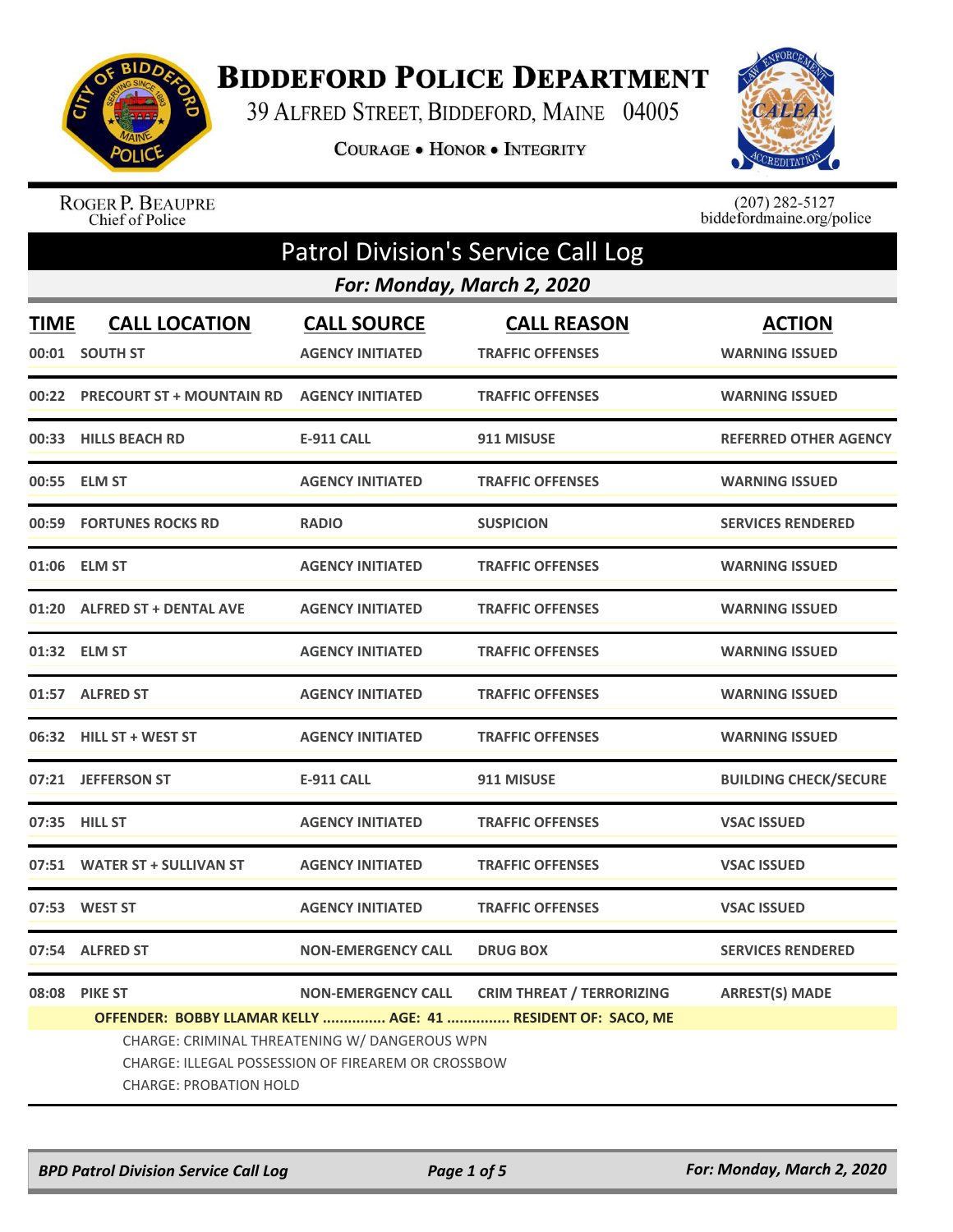| <b>TIME</b> | <b>CALL LOCATION</b><br>08:23 BIDDEFORD GATEWAY CTR | <b>CALL SOURCE</b><br><b>E-911 CALL</b> | <b>CALL REASON</b><br>911 MISUSE       | <b>ACTION</b><br><b>SERVICES RENDERED</b> |
|-------------|-----------------------------------------------------|-----------------------------------------|----------------------------------------|-------------------------------------------|
|             | 08:40 VICTORY AVE                                   | <b>WALK-IN AT STATION</b>               | <b>PAPERWORK</b>                       | <b>SERVICES RENDERED</b>                  |
|             | 08:43 TIGER WAY + HILL ST                           | <b>AGENCY INITIATED</b>                 | <b>TRAFFIC OFFENSES</b>                | <b>VSAC ISSUED</b>                        |
|             | 09:16 ELM ST                                        | <b>WALK-IN AT STATION</b>               | <b>SUSPICION</b>                       | <b>SERVICES RENDERED</b>                  |
|             | 09:17 ALFRED ST                                     | <b>WALK-IN AT STATION</b>               | <b>COURT ORDERED CHECK IN</b>          | <b>SERVICES RENDERED</b>                  |
|             | 09:20 ALFRED ST                                     | <b>NON-EMERGENCY CALL</b>               | <b>GENERAL INFORMATION</b>             | <b>SERVICES RENDERED</b>                  |
|             | 09:38 POOL ST                                       | <b>AGENCY INITIATED</b>                 | <b>TRAFFIC OFFENSES</b>                | <b>WARNING ISSUED</b>                     |
|             | 09:43 ALFRED ST                                     | <b>OTHER</b>                            | <b>VOIDED VSACS</b>                    | <b>NO ACTION REQUIRED</b>                 |
|             | 09:46 POOL ST                                       | <b>AGENCY INITIATED</b>                 | <b>TRAFFIC OFFENSES</b>                | <b>WARNING ISSUED</b>                     |
|             | 09:58 POOL ST                                       | <b>AGENCY INITIATED</b>                 | <b>TRAFFIC OFFENSES</b>                | <b>WARNING ISSUED</b>                     |
|             | 10:02 ALFRED ST + MARINER WAY                       | <b>NON-EMERGENCY CALL</b>               | <b>ARTICLES LOST/FOUND</b>             | <b>SERVICES RENDERED</b>                  |
|             | 10:04 POOL ST                                       | <b>AGENCY INITIATED</b>                 | <b>TRAFFIC OFFENSES</b>                | <b>WARNING ISSUED</b>                     |
|             | 10:13 SOUTH ST                                      | <b>NON-EMERGENCY CALL</b>               | <b>DEATH ATTENDED &amp; UNATTENDED</b> | <b>REPORT TAKEN</b>                       |
|             | <b>10:15 MAIN ST</b>                                | <b>NON-EMERGENCY CALL</b>               | <b>TRAFFIC OFFENSES</b>                | <b>NEGATIVE CONTACT</b>                   |
|             | 10:17 GUINEA RD                                     | <b>AGENCY INITIATED</b>                 | <b>TRAFFIC OFFENSES</b>                | <b>WARNING ISSUED</b>                     |
|             | 10:23 SOUTH ST                                      | <b>RADIO</b>                            | <b>BLASTING</b>                        | <b>NO ACTION REQUIRED</b>                 |
|             | 10:41 ALFRED ST                                     | <b>NON-EMERGENCY CALL</b>               | <b>DISTURBANCE / NOISE</b>             | <b>SERVICES RENDERED</b>                  |
|             | 11:02 ALFRED ST                                     | <b>NON-EMERGENCY CALL</b>               | <b>COURT ORDERED CHECK IN</b>          | <b>SERVICES RENDERED</b>                  |
|             | 11:05 HILL ST                                       | <b>E-911 CALL</b>                       | 911 MISUSE                             | <b>NO ACTION REQUIRED</b>                 |
|             | 11:14 BRISTOL ST                                    | <b>NON-EMERGENCY CALL</b>               | <b>PAPERWORK</b>                       | <b>SERVICES RENDERED</b>                  |
|             | <b>11:18 MAIN ST</b>                                | <b>WALK-IN AT STATION</b>               | <b>THEFT</b>                           | <b>REPORT TAKEN</b>                       |
|             | 11:30 FREE ST                                       | <b>NON-EMERGENCY CALL</b>               | <b>CRIMINAL MISCHIEF</b>               | <b>REPORT TAKEN</b>                       |
|             | 12:02 ALFRED ST                                     | <b>NON-EMERGENCY CALL</b>               | <b>COURT ORDERED CHECK IN</b>          | <b>SERVICES RENDERED</b>                  |
|             | 12:20 SOUTH ST + SOUTHVIEW DR                       | <b>AGENCY INITIATED</b>                 | <b>TRAFFIC OFFENSES</b>                | <b>VSAC ISSUED</b>                        |
|             | 12:33 SOUTH ST + WESTMORE AVE                       | <b>AGENCY INITIATED</b>                 | <b>TRAFFIC OFFENSES</b>                | <b>WARNING ISSUED</b>                     |

*BPD Patrol Division Service Call Log Page 2 of 5 For: Monday, March 2, 2020*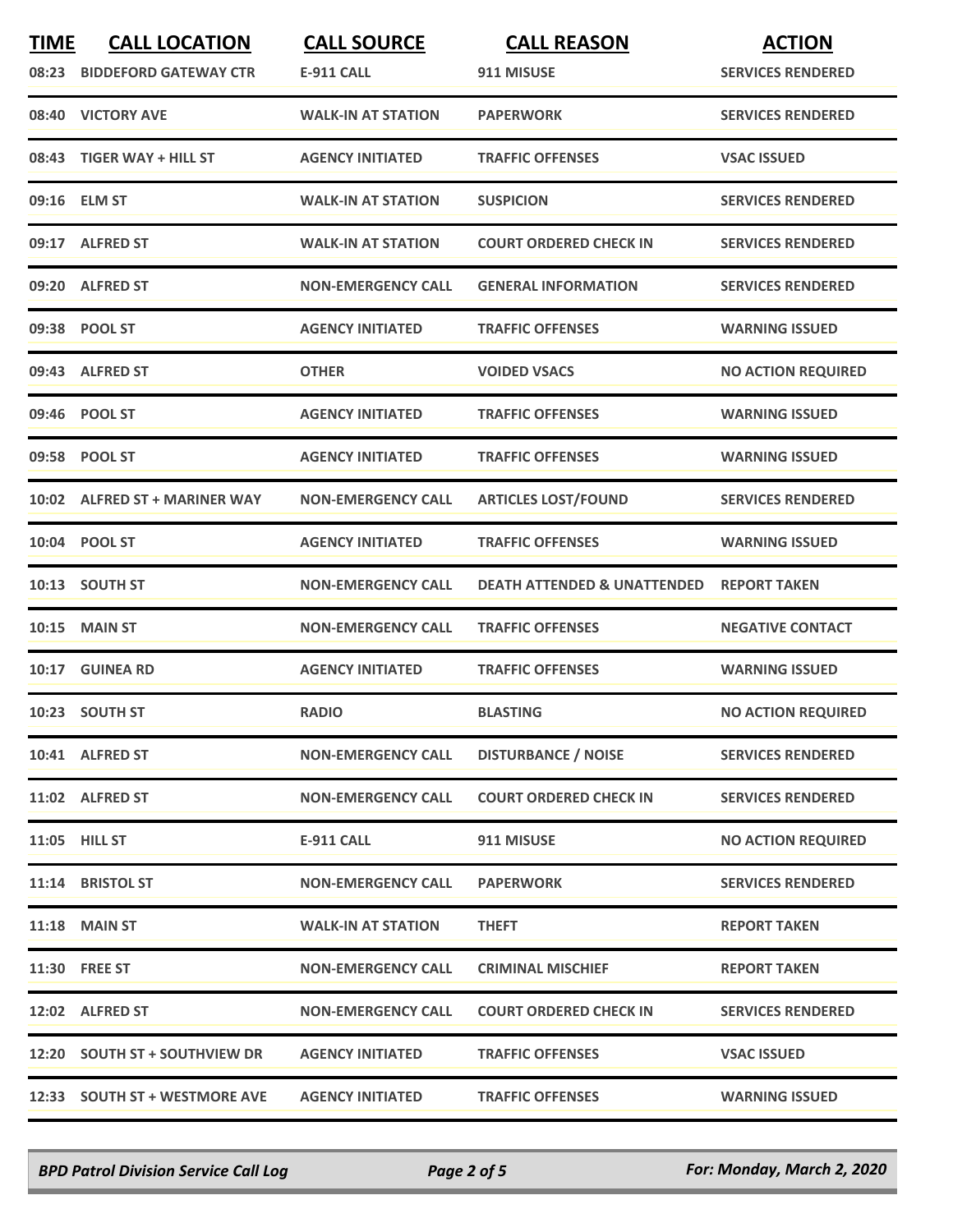| <b>TIME</b> | <b>CALL LOCATION</b><br>12:34 RATHIER ST        | <b>CALL SOURCE</b><br><b>E-911 CALL</b> | <b>CALL REASON</b><br>911 MISUSE          | <b>ACTION</b><br><b>NEGATIVE CONTACT</b> |
|-------------|-------------------------------------------------|-----------------------------------------|-------------------------------------------|------------------------------------------|
|             | 12:37 SOUTH ST                                  | <b>AGENCY INITIATED</b>                 | <b>TRAFFIC OFFENSES</b>                   | <b>WARNING ISSUED</b>                    |
|             | 12:44 GRANITE ST                                | <b>NON-EMERGENCY CALL</b>               | <b>CRIMINAL MISCHIEF</b>                  | <b>REPORT TAKEN</b>                      |
|             | 12:47 MAY ST                                    | <b>AGENCY INITIATED</b>                 | <b>TRAFFIC OFFENSES</b>                   | <b>VSAC ISSUED</b>                       |
|             | 12:47 HILL ST                                   | <b>E-911 CALL</b>                       | 911 MISUSE                                | <b>NO ACTION REQUIRED</b>                |
|             | 12:50 MAPLEWOOD AVE                             | <b>E-911 CALL</b>                       | 911 MISUSE                                | <b>NEGATIVE CONTACT</b>                  |
|             | 12:50 AMHERST ST                                | <b>E-911 CALL</b>                       | ATTEMPTED/THREATENED SUICIDE REPORT TAKEN |                                          |
|             | 12:52 RAYMOND ST                                | <b>NON-EMERGENCY CALL</b>               | <b>DISTURBANCE / NOISE</b>                | <b>SERVICES RENDERED</b>                 |
|             | 13:01 SOUTH ST + WESTERN AVE                    | <b>AGENCY INITIATED</b>                 | <b>TRAFFIC OFFENSES</b>                   | <b>WARNING ISSUED</b>                    |
|             | 13:12 SOUTH ST + SOUTHVIEW DR                   | <b>AGENCY INITIATED</b>                 | <b>TRAFFIC OFFENSES</b>                   | <b>WARNING ISSUED</b>                    |
|             | 13:22 SOUTH ST + MCKENNEY DR                    | <b>AGENCY INITIATED</b>                 | <b>TRAFFIC OFFENSES</b>                   | <b>WARNING ISSUED</b>                    |
|             | 13:27 HILL ST                                   | <b>AGENCY INITIATED</b>                 | <b>TRAFFIC OFFENSES</b>                   | <b>VSAC ISSUED</b>                       |
|             | 13:29 SOUTH ST + SHAWS HILL DR                  | <b>AGENCY INITIATED</b>                 | <b>TRAFFIC OFFENSES</b>                   | <b>WARNING ISSUED</b>                    |
|             | 13:34 HILL ST                                   | <b>RADIO</b>                            | <b>CRIMINAL MISCHIEF</b>                  | <b>REPORT TAKEN</b>                      |
|             | 13:39 SOUTH ST + PAQUIN AVE                     | <b>AGENCY INITIATED</b>                 | <b>TRAFFIC OFFENSES</b>                   | <b>WARNING ISSUED</b>                    |
|             | 13:43 HILL ST                                   | <b>AGENCY INITIATED</b>                 | <b>CRIMINAL MISCHIEF</b>                  | <b>REPORT TAKEN</b>                      |
|             | 13:51 ELM ST + LANDRY ST                        | <b>AGENCY INITIATED</b>                 | <b>TRAFFIC OFFENSES</b>                   | <b>VSAC ISSUED</b>                       |
|             | 13:53 SOUTH ST + MAPLEWOOD AVE AGENCY INITIATED |                                         | <b>TRAFFIC OFFENSES</b>                   | <b>WARNING ISSUED</b>                    |
|             | 13:58 SOUTH ST                                  | <b>AGENCY INITIATED</b>                 | <b>TRAFFIC OFFENSES</b>                   | <b>VSAC ISSUED</b>                       |
|             | 14:09 SOUTH ST + SOUTHVIEW DR                   | <b>AGENCY INITIATED</b>                 | <b>TRAFFIC OFFENSES</b>                   | <b>WARNING ISSUED</b>                    |
|             | 14:12 ALFRED ST                                 | <b>AGENCY INITIATED</b>                 | <b>TRAFFIC OFFENSES</b>                   | <b>WARNING ISSUED</b>                    |
|             | 14:12 POOL ST                                   | <b>WALK-IN AT STATION</b>               | <b>SCAM</b>                               | <b>SERVICES RENDERED</b>                 |
|             | 14:13 FIRST ST                                  | <b>NON-EMERGENCY CALL</b>               | <b>ASSAULT</b>                            | <b>REPORT TAKEN</b>                      |
|             | 14:19 SOUTH ST + SOUTHVIEW DR                   | <b>AGENCY INITIATED</b>                 | <b>TRAFFIC OFFENSES</b>                   | <b>WARNING ISSUED</b>                    |
|             | 14:26 GRAHAM ST                                 | <b>AGENCY INITIATED</b>                 | <b>TRAFFIC OFFENSES</b>                   | <b>WARNING ISSUED</b>                    |

*BPD Patrol Division Service Call Log Page 3 of 5 For: Monday, March 2, 2020*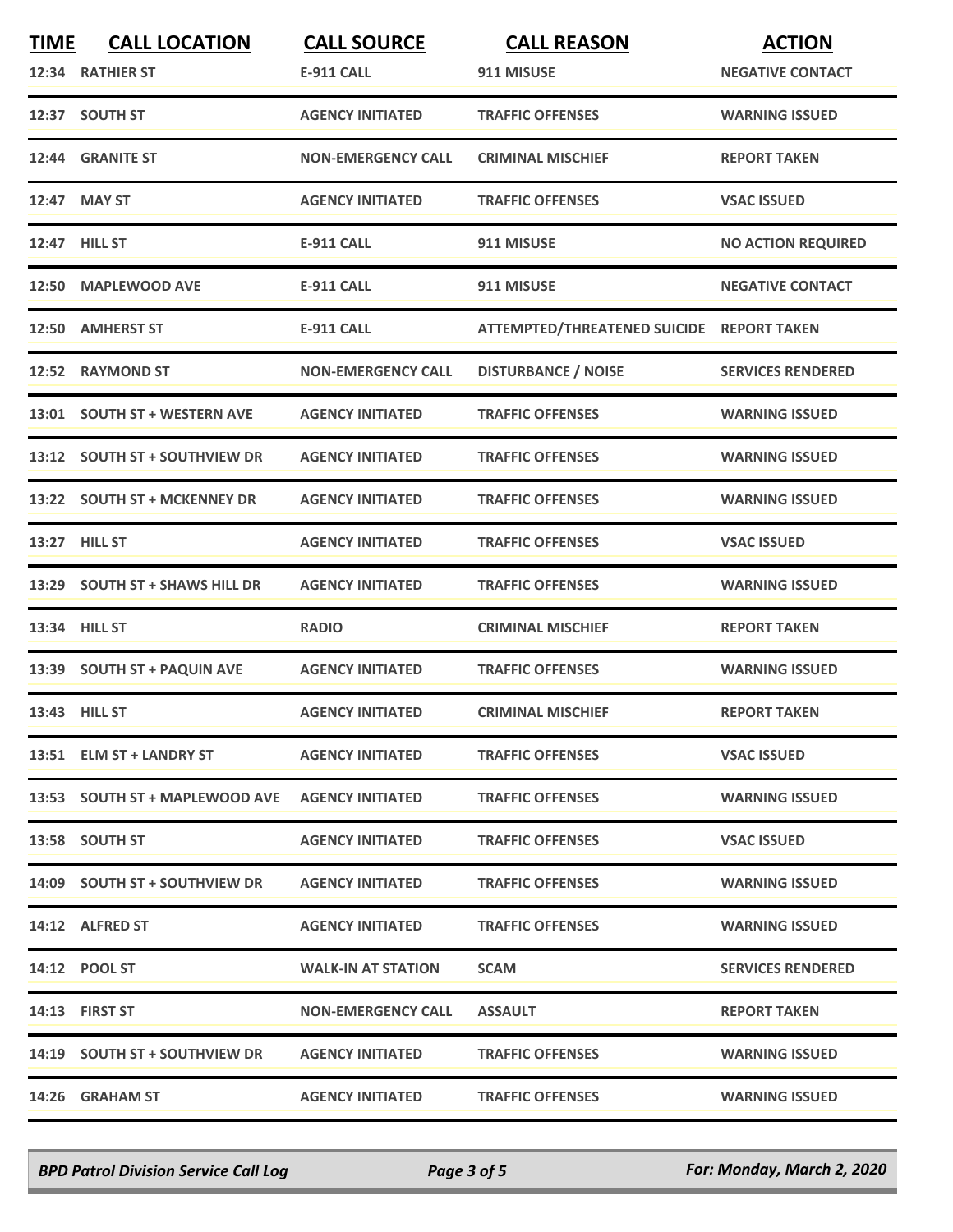| <b>TIME</b><br>14:27 | <b>CALL LOCATION</b><br><b>MAPLEWOOD AVE + SOUTH ST</b> | <b>CALL SOURCE</b><br><b>AGENCY INITIATED</b> | <b>CALL REASON</b><br><b>TRAFFIC OFFENSES</b> | <b>ACTION</b><br><b>WARNING ISSUED</b> |
|----------------------|---------------------------------------------------------|-----------------------------------------------|-----------------------------------------------|----------------------------------------|
|                      | 14:31 STATE ST                                          | <b>NON-EMERGENCY CALL</b>                     | <b>DV NOTIFICATION</b>                        | <b>NEGATIVE CONTACT</b>                |
|                      | 14:32 GUINEA RD                                         | <b>NON-EMERGENCY CALL</b>                     | <b>CODES ENFORCEMENT</b>                      | <b>BUILDING CHECK/SECURE</b>           |
|                      | 14:41 POOL ST                                           | <b>AGENCY INITIATED</b>                       | <b>TRAFFIC OFFENSES</b>                       | <b>WARNING ISSUED</b>                  |
|                      | 14:50 SUMMER ST                                         | <b>NON-EMERGENCY CALL</b>                     | <b>SUSPICION</b>                              | <b>UNFOUNDED</b>                       |
|                      | 14:51 ELM ST                                            | <b>WALK-IN AT STATION</b>                     | <b>ALL OTHER</b>                              | <b>SERVICES RENDERED</b>               |
|                      | 14:53 POOL ST + HIDDEN FARM RD                          | <b>AGENCY INITIATED</b>                       | <b>TRAFFIC OFFENSES</b>                       | <b>VSAC ISSUED</b>                     |
|                      | 15:03 POOL ST                                           | <b>AGENCY INITIATED</b>                       | <b>TRAFFIC OFFENSES</b>                       | <b>VSAC ISSUED</b>                     |
|                      | 15:16 POOL ST + MARBLEHEAD LN                           | <b>AGENCY INITIATED</b>                       | <b>TRAFFIC OFFENSES</b>                       | <b>WARNING ISSUED</b>                  |
|                      | 15:28 POOL ST + SEVIGNY AVE                             | <b>AGENCY INITIATED</b>                       | <b>TRAFFIC OFFENSES</b>                       | <b>WARNING ISSUED</b>                  |
|                      | 15:30 POOL ST + BLANDINGS WAY                           | <b>AGENCY INITIATED</b>                       | <b>TRAFFIC OFFENSES</b>                       | <b>WARNING ISSUED</b>                  |
|                      | 15:35 POOL ST + SEVIGNY AVE                             | <b>AGENCY INITIATED</b>                       | <b>TRAFFIC OFFENSES</b>                       | <b>VSAC ISSUED</b>                     |
|                      | 15:37 ELM ST                                            | <b>AGENCY INITIATED</b>                       | <b>ASSIST PD AGENCY</b>                       | <b>NO ACTION REQUIRED</b>              |
|                      | 15:51 HILL ST + WILLETT ST                              | <b>AGENCY INITIATED</b>                       | <b>TRAFFIC OFFENSES</b>                       | <b>VSAC ISSUED</b>                     |
|                      | 15:59 ELM ST                                            | <b>NON-EMERGENCY CALL</b>                     | <b>CRIMINAL MISCHIEF</b>                      | <b>SERVICES RENDERED</b>               |
|                      | 16:05 WEST ST                                           | <b>E-911 CALL</b>                             | <b>THEFT</b>                                  | <b>NO ACTION REQUIRED</b>              |
|                      | <b>16:12 CENTURY DR</b>                                 | <b>WALK-IN AT STATION</b>                     | <b>SCAM</b>                                   | <b>REPORT TAKEN</b>                    |
|                      | <b>16:35 BRADBURY ST</b>                                | <b>NON-EMERGENCY CALL</b>                     | <b>DISTURBANCE / NOISE</b>                    | <b>SERVICES RENDERED</b>               |
|                      | 16:52 BIRCH ST                                          | <b>WALK-IN AT STATION</b>                     | <b>PAPERWORK</b>                              | <b>SERVICES RENDERED</b>               |
|                      | 16:58 ALFRED ST                                         | <b>NON-EMERGENCY CALL</b>                     | <b>TRAINING DISPATCH</b>                      | <b>SERVICES RENDERED</b>               |
|                      | 17:01 BIRCH ST                                          | <b>AGENCY INITIATED</b>                       | <b>PAPERWORK</b>                              | <b>NO ACTION REQUIRED</b>              |
|                      | 17:55 BIRCH ST                                          | <b>NON-EMERGENCY CALL</b>                     | <b>ESCORTS / RELAYS</b>                       | <b>SERVICES RENDERED</b>               |
|                      | 18:23 ELM ST + ST MARYS ST                              | <b>AGENCY INITIATED</b>                       | <b>TRAFFIC OFFENSES</b>                       | <b>WARNING ISSUED</b>                  |
|                      | 18:35 SOUTH ST                                          | <b>NON-EMERGENCY CALL</b>                     | <b>ALL OTHER</b>                              | <b>SERVICES RENDERED</b>               |
|                      | 18:44 MEDICAL CENTER DR                                 | <b>E-911 CALL</b>                             | 911 MISUSE                                    | <b>REFERRED OTHER AGENCY</b>           |

*BPD Patrol Division Service Call Log Page 4 of 5 For: Monday, March 2, 2020*